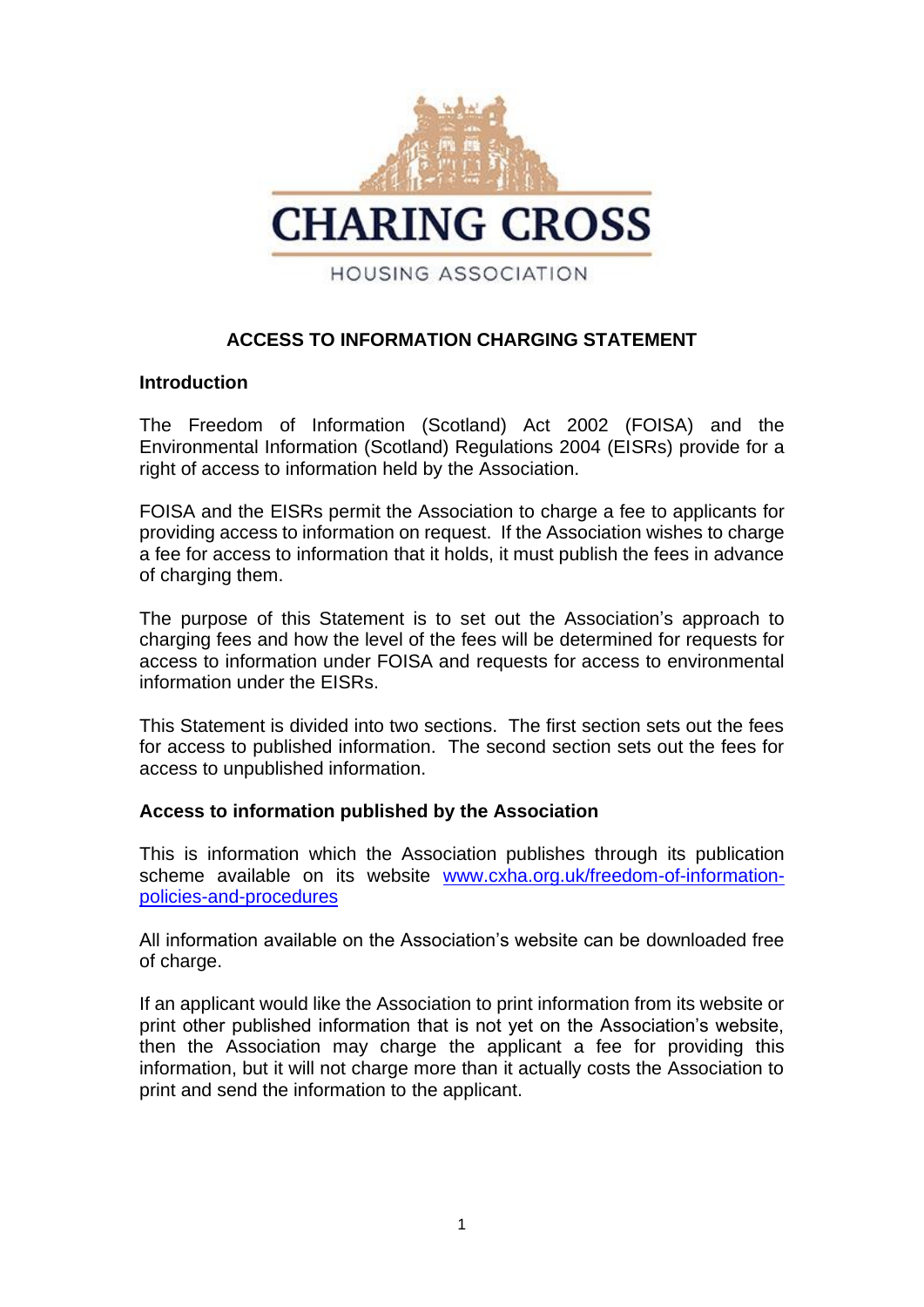The fees imposed by the Association are as follows:

| Photocopying/computer<br>print-outs | 10p per black and white A4 page.                                                                                                                                                                   |
|-------------------------------------|----------------------------------------------------------------------------------------------------------------------------------------------------------------------------------------------------|
|                                     | 20p per colour A4 page.                                                                                                                                                                            |
|                                     | Specialist copying or print-outs will be charged<br>at cost to the Association.                                                                                                                    |
| Electronic format                   | Memory stick: from £4.99 to £19.99, depending<br>on the amount of information. A £4.99 memory<br>stick is likely to be sufficient in most<br>circumstances.                                        |
| Postage and packaging               | Recharged by the Association to the applicant<br>at the cost of sending the information to the<br>applicant by First Class Royal Mail.<br>Packaging to be recharged at cost to the<br>Association. |
| Pre-printed publications            | Cost to the Association to have the publication                                                                                                                                                    |
|                                     | printed (on a per copy basis).                                                                                                                                                                     |

# **Access to unpublished information**

This is information which the Association does not routinely publish, but to which access can be obtained by submitting a request under FOISA or the EISRs to the Association.

Information about how to make a FOISA or EISRs request to the Association is available on the Association's website at: [www.cxha.org.uk/freedom-of](http://www.cxha.org.uk/freedom-of-information)[information](http://www.cxha.org.uk/freedom-of-information)

The Association's approach to charging fees here depends on whether the information requested is non-environmental or environmental information. If the information requested consists of both non-environmental and environmental information, the Association will apply the respective charging regime to the individual parts of the request, where possible.

#### 1. Charging fees for access to non-environmental information

The fee to be charged to the applicant will be calculated on the basis of the actual direct and indirect costs to the Association of locating, retrieving and providing the information.

The Association will charge the staff time spent to locate and retrieve the information and for providing it to the applicant, with staff time being charged at up to £15 per hour per member of staff.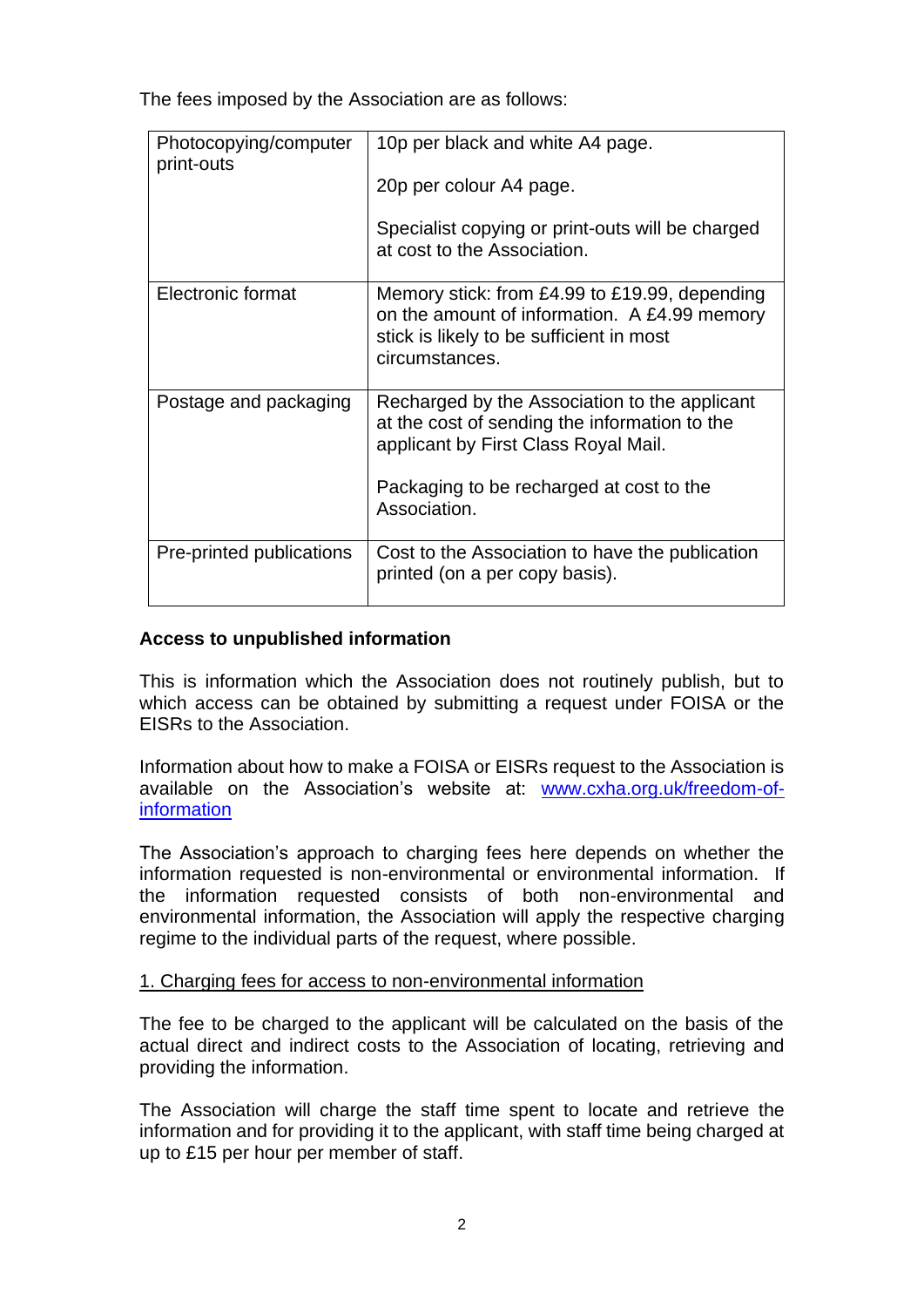Staff time spent determining whether the requested information is in fact held by the Association or is subject to one or more of the exemptions contained within FOISA and should be redacted will not be charged to the applicant. The time spent redacting information will, however, be charged once the decision has been taken on whether or not the information can be disclosed. The Association will not charge for staff time spent dealing with a request if the Association does not hold the information which the applicant has requested.

The fee to be charged to the applicant will also include any costs related to putting the information into a particular format, for example, providing a summary of information where the applicant requests this.

The Association may charge for photocopying, postage, packaging and providing the information on portable storage devices or other media in accordance with the fees set out in the table under "Access to information published by the Association", above.

Once the total costs to the Association of locating, retrieving and providing the information to the applicant have been calculated, the fee to be charged to the applicant will be calculated as follows:

| <b>Total costs</b>    | Fee to be charged to applicant                                               |
|-----------------------|------------------------------------------------------------------------------|
| Less than £100        | Zero.                                                                        |
| Between £100 and £600 | 10% of total costs.                                                          |
| Above £600            | 10% of total costs up to £600 and additional costs<br>to be charged in full. |

#### 2. Charging fees for access to environmental information

The Association will charge a "reasonable" fee for providing access to environmental information based on the actual costs of locating, retrieving and providing the environmental information to the applicant.

Staff time will be charged based on the actual hourly cost to the Association of employing the member(s) of staff in question for the time spent (including the Association's national insurance and pension contributions in relation to the relevant member(s) of staff). To reduce the costs and the fee for the applicant, the Association will use the lowest grade member(s) of staff available to locate, retrieve and assemble the environmental information, but will also ensure that the member(s) of staff are of an appropriate grade, and have the requisite skills and knowledge, to be dealing with the environmental information in question.

Staff time spent determining whether the requested environmental information is in fact held by the Association or is subject to one or more of the exceptions contained within the EISRs and should be redacted will not be charged to the applicant. The time spent redacting environmental information will, however, be charged once the decision has been taken on whether or not the environmental information can be disclosed. The Association will not charge